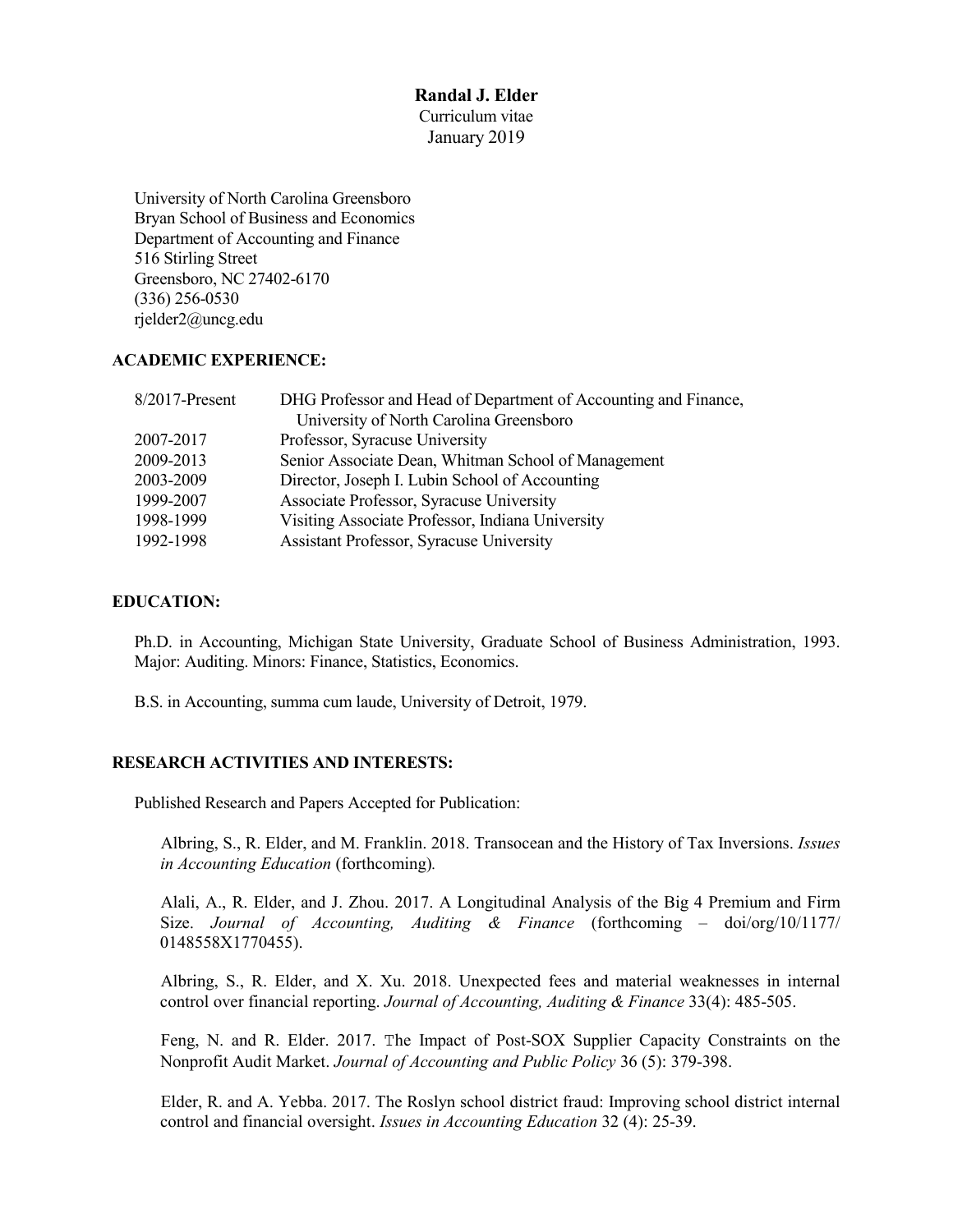Elder, R., S. Lowensohn and J. Reck. 2015. The effect of audit rotation on auditor choice and audit quality in the government audit market. *Journal of Governmental and Nonprofit Accounting* 4: 73-100

Christensen, B., R. Elder, and S. Glover. 2015. Behind the numbers: Insights into large audit firm sampling approaches. *Accounting Horizons* 29 (1): 61-82.

Durney, M., R. Elder and S. Glover. 2014. Field data on accounting error rates and audit sampling risk. *Auditing: A Journal of Practice & Theory* 33 (2): 79-110.

Elder, R., P. Caster and D. Janvrin. 2014. Peregrine – Twenty Years of Fake Cash Balances." *Issues in Accounting Education* 29 (2): 337-338.

Alali, F., and R. Elder. 2014. Determinants of audit report lag in the banking industry: Updated evidence. *International Journal of Accounting, Auditing and Performance Evaluation* 10 (4): 364- 394.

Chen, K., R. Elder and S. Hung. 2014. Do Post-restatement firms care about financial statement credibility?" *Journal of Accounting and Public Policy* 33 (2) 107-126.

Elder, R., A. Akresh, S. Glover, J. Higgs and J. Liljegren. 2013. Audit sampling research: A synthesis and implications for future research. *Auditing: A Journal of Practice & Theory* 32 (Supplement 1): 99-130.

Keane, M., R. Elder, and S. Albring. 2012. The effect of the type and number of internal control weaknesses and their remediation on audit fees. *Review of Accounting and Finance* 11 (4): 377-399.

Basu, A., R. Elder, and M. Onsi. 2011. Reported earnings, auditor's opinion, and compensation. *Accounting and Business Research*: 1-20.

Chen, K., R. Elder, and Y. Hsieh. 2011. Corporate governance, growth opportunities, and earnings restatements: effects of a corporate governance code. *Asia-Pacific Journal of Accounting and Economics* 18 (2): 169-200.

Elder, R., J. Bierstaker, P. Caster, and D. Janvrin. 2011. Comments by the Auditing Standards Committee of the Auditing Section of the American Accounting Association on the PCAOB rulemaking docket matter No. 028: PCAOB Release No. 2010-003, proposed auditing standard related to confirmation and related amendments to PCAOB Standards. *Current Issues in Auditing* 5 (1): C28-C33.

Fernando, G., A. Meguid, and R. Elder. 2010. Audit quality attributes, client size, and cost of equity. *Review of Accounting and Finance* 9 (4): 363-381.

Bierstaker, J., J. Brazel, S. Glover, E. O'Donnell, R. Elder, R. Ramsay, and S. Shelton. 2010. Auditing standards committee comment letter PCAOB rulemaking docket matter No. 026: Reproposed auditing standards related to the auditor's assessment of and response to risk; proposed conforming amendments to PCAOB standards. *Current Issues in Auditing* 4 (1): C27-C34.

Chen, K., R. Elder and S. Hung. 2010. The investment opportunity set and earnings management: evidence from the role of controlling shareholders. *Corporate Governance: An International Review*.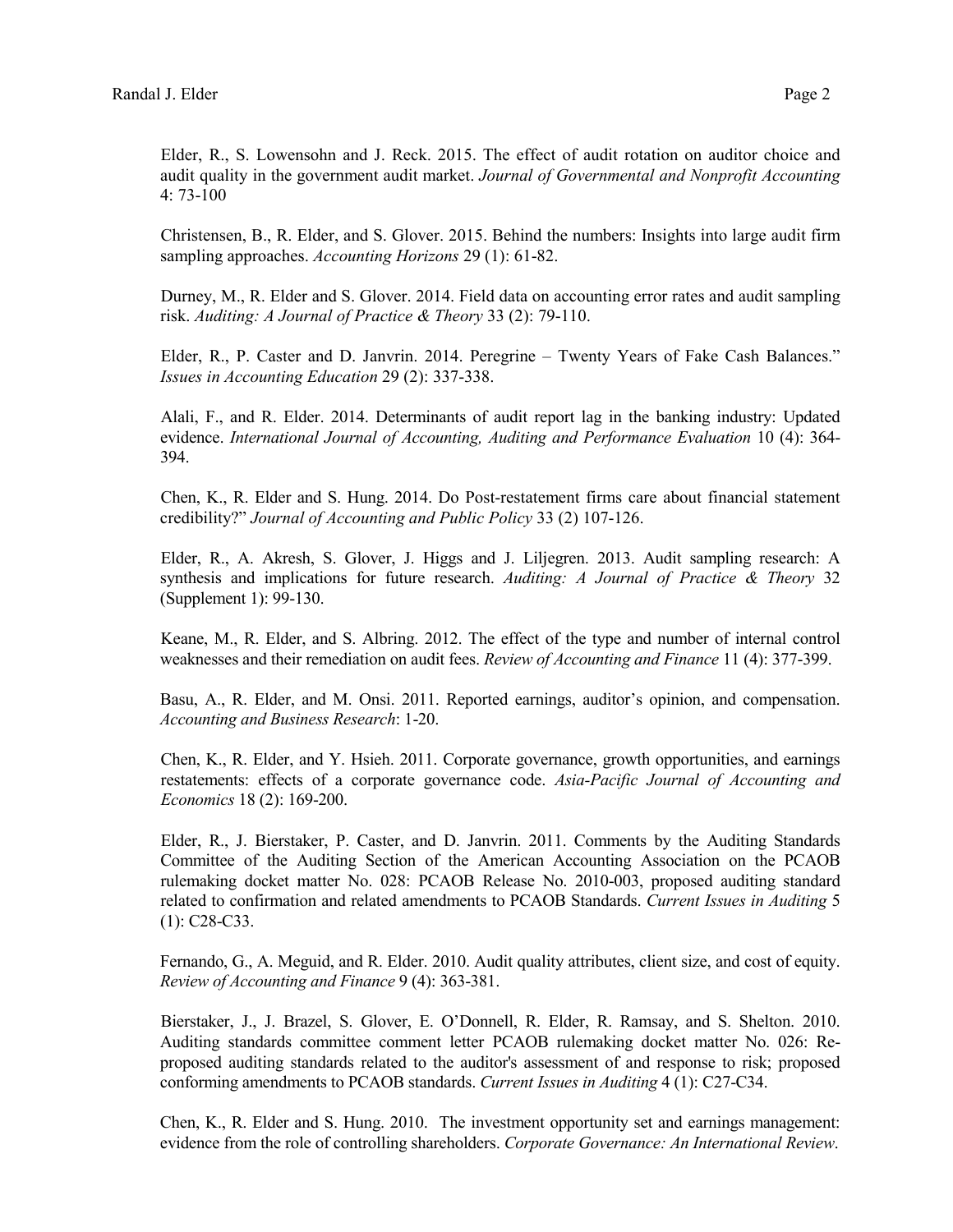Janvrin, D., P. Caster, and R. Elder. 2010. Enforcement release evidence on the confirmation process: implications for standards setters. *Research in Accounting Regulation* 22: 1-17.

Elder, R., J. Bierstaker, P. Caster, D. Janvrin, and B. Reed. 2009. Auditing standards committee comment letter proposed statement on auditing standards—external confirmations. *Current Issues in Auditing* 3 (2): C16-C18.

Elder, R., J. Bierstaker, L. Abbot, P. Caster, S. Firer, S. Parker, and B. Reed. 2009. Auditing standards committee comment letter PCAOB rulemaking docket matter No. 029: Concept release on requiring the engagement partner to sign the audit report. *Current Issues in Auditing* 3 (2): C11-C15.

Elder, R., J. Bierstaker, P. Caster, T. Kozloski, S. Parker, and B. Reed. 2009. Auditing standards committee comment letter PCAOB rulemaking docket matter No. 028: Concept release on possible revisions to the PCAOB's standard on audit confirmations. *Current Issues in Auditing* 3 (2): C4-C10.

Elder, R., J. Bierstaker, T. Kozloski, S. Parker, and B. Reed. 2009. Auditing standards committee comment letter auditing standards board proposed statement on auditing standards—initial audit engagements, including reaudits—opening balances (to supersede statement on auditing standards No. 84, *Communications Between Predecessor and Successor Auditors*, as amended, paragraphs .01–.02, .04, .11–.13, and .15–.23). *Current Issues in Auditing* 3 (2): C1-C3.

Elder, R., Y. Zhang, J. Zhou and N. Zhou. 2009. Internal control weaknesses and client risk management. *Journal of Accounting Auditing and Finance* 24 (4): 643-679.

Kozloski, T., R. Elder, L. Abbott, J. Bierstaker, E. O'Donnell, R. Ramsay, S. Parker, and S. Shelton. 2009. Auditing standards committee comment letter PCAOB rulemaking docket matter no. 026: proposed auditing standards related to the auditor's assessment of and response to risk and conforming amendments to PCAOB standards. *Current Issues in Auditing* 3 (1): C1-C7.

Kozloski, T., R. Elder, R. Allen, E. O'Donnell, R. Ramsay, S. Shelton, and J. Thibodeau. 2008 Auditing standards committee comment letter PCAOB rulemaking docket matter No. 025: Proposed auditing standard—engagement quality review. *Current Issues in Auditing* 2 (2): C1-C4.

P. Caster, R. Elder, and D. Janvrin. 2008. A summary of research and enforcement release evidence on confirmation use and effectiveness. *Auditing: A Journal of Practice & Theory* 27 (2): 253-279

Chen, K., R. Elder, and Y. Hsieh. 2007. Corporate governance and earnings management: the implications of corporate governance best-practice principles for Taiwanese listed companies. *Journal of Contemporary Accounting and Economics* 3 (2): 72-105

Albring, S., R. Elder and J. Zhou. 2007. IPO underpricing and audit quality differentiation within non-Big 5 firms. *International Journal of Auditing* 11 (2): 115-132.

Lowensohn, S., L. Johnson, R. Elder, and S. Davies. 2007. Auditor specialization, perceived audit quality, and audit fees in the local government audit market. *Journal of Accounting and Public Policy* 26 (6): 705-732.

Arens, A., and R. Elder. 2006. Perspectives on auditing education after Sarbanes–Oxley. *Issues in Accounting Education* 21 (4): 345-362.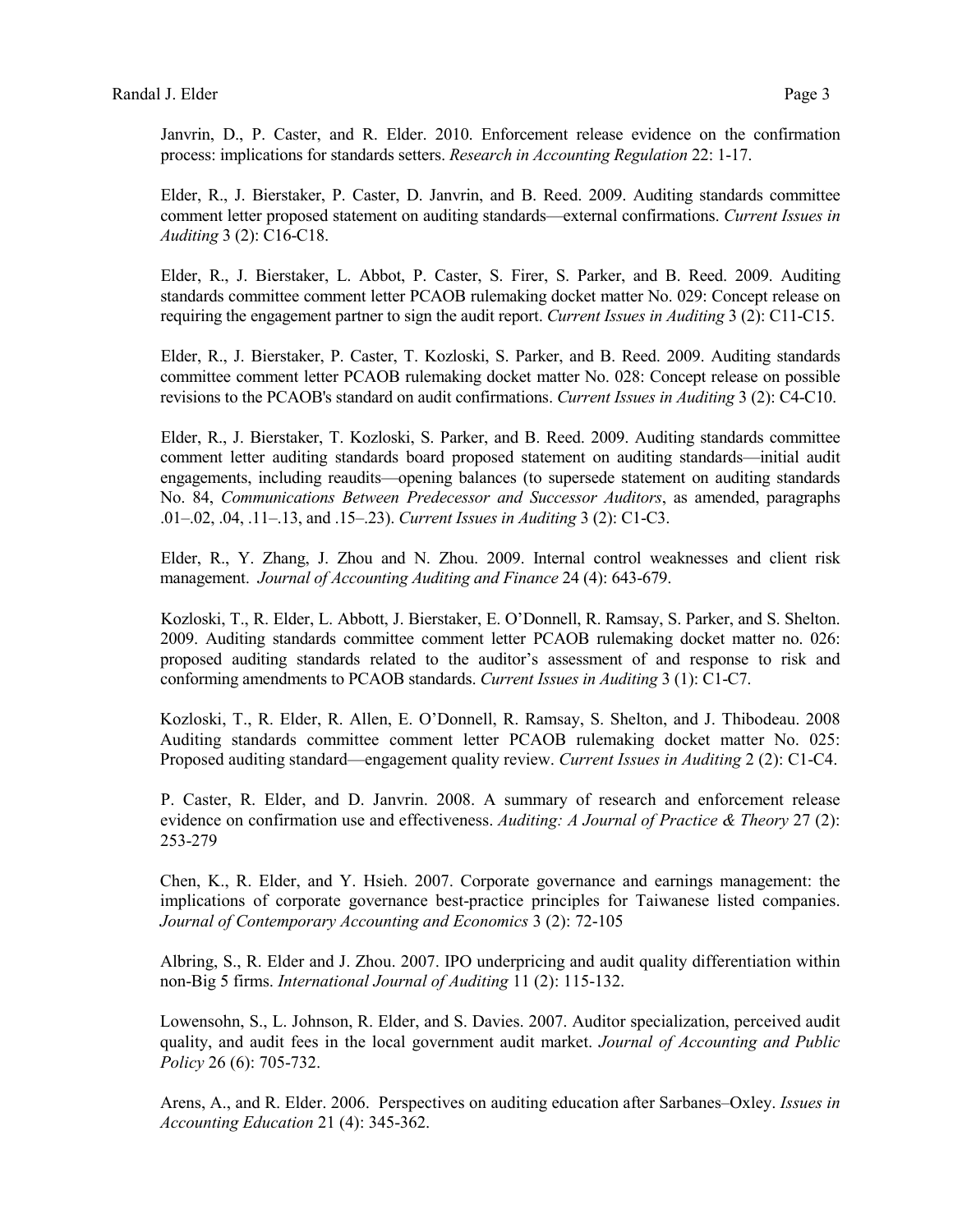Chen, K., R. Elder, and J. Liu. 2005. Auditor-client negotiation, independence, and audit quality. *Journal of Contemporary Accounting and Economics* 1 (2): 119-146.

Allen, R., and R. Elder. 2005. A longitudinal investigation of auditor error projection decisions. *Auditing: A Journal of Practice & Theory* 24 (2): 69-84.

Zhou, J. and R. Elder 2004. Audit quality and earnings management by seasoned equity offering firms. *Asia Pacific Journal of Accounting and Economics* 11: 95-120.

Fischer, M., L. Johnson, and R. Elder. 2004. Private college and university audit fees: federal regulation, auditor specialization, and client wealth effects. *Research in Governmental and Nonprofit Accounting* 11: 117-134.

Elder, R., and R. Allen. 2003. A longitudinal field investigation of the relation between risk assessments and sample size decisions. *The Accounting Review* 78 (4): 983-1002.

Allen, R., and R. Elder. 2001. An empirical investigation of the effectiveness of balance and invoice confirmations. *Journal of Forensic Accounting* 2: 219-236.

Etter, E., S. Burmeister, and R. Elder. 2000. Improving student performance and retention via supplemental instruction. *Journal of Accounting Education* 18 (4): 355-368.

Elder, R., S. Kattelus, and E. Douthett. 1999. Audit fees and nonaudit fees in the governmental sector: a self-selection analysis. *Research in Governmental and Nonprofit Accounting* (10): 65-86.

Elder, R., and R. Allen. 1998. An empirical investigation of the auditor's decision to project errors. *Auditing: A Journal of Practice & Theory* 17(2): 71-87.

Elder, R. 1997. A comment on "Audit quality in audits of federal programs by non-federal auditors." *Accounting Horizons* 11 (1): 67-71.

Elder, R., S. Kattelus, and D. Ward. 1995. A comparison of finance officer and auditor assessments of municipal internal control. *Public Budgeting and Financial Management* (Fall).

Ward, D., R. Elder, and S. Kattelus. 1994. Further evidence on the determinants of municipal audit fees. *The Accounting Review* 69 (2): 399-411.

Working papers under review or pending submission:

"The Effects of GAAP Regulation on Auditor Market Concentration, Auditor Specialization, and Audit Fees" (with A. Yebba). Under third round review at *Journal of Governmental and Nonprofit Accounting*.

"The Effects of State Regulation on School District Auditor Choice and Reporting Quality" (with A. Yebba). Being revised for second round submission at *Auditing: A Journal of Practice and Theory*.

"Audit Committee Directors' Accounting Expertise, Information Cost, and Stock Price Crash Risk" (with K. Chen and S. Hung) is under first round review at the *Journal of Accounting and Public Policy*.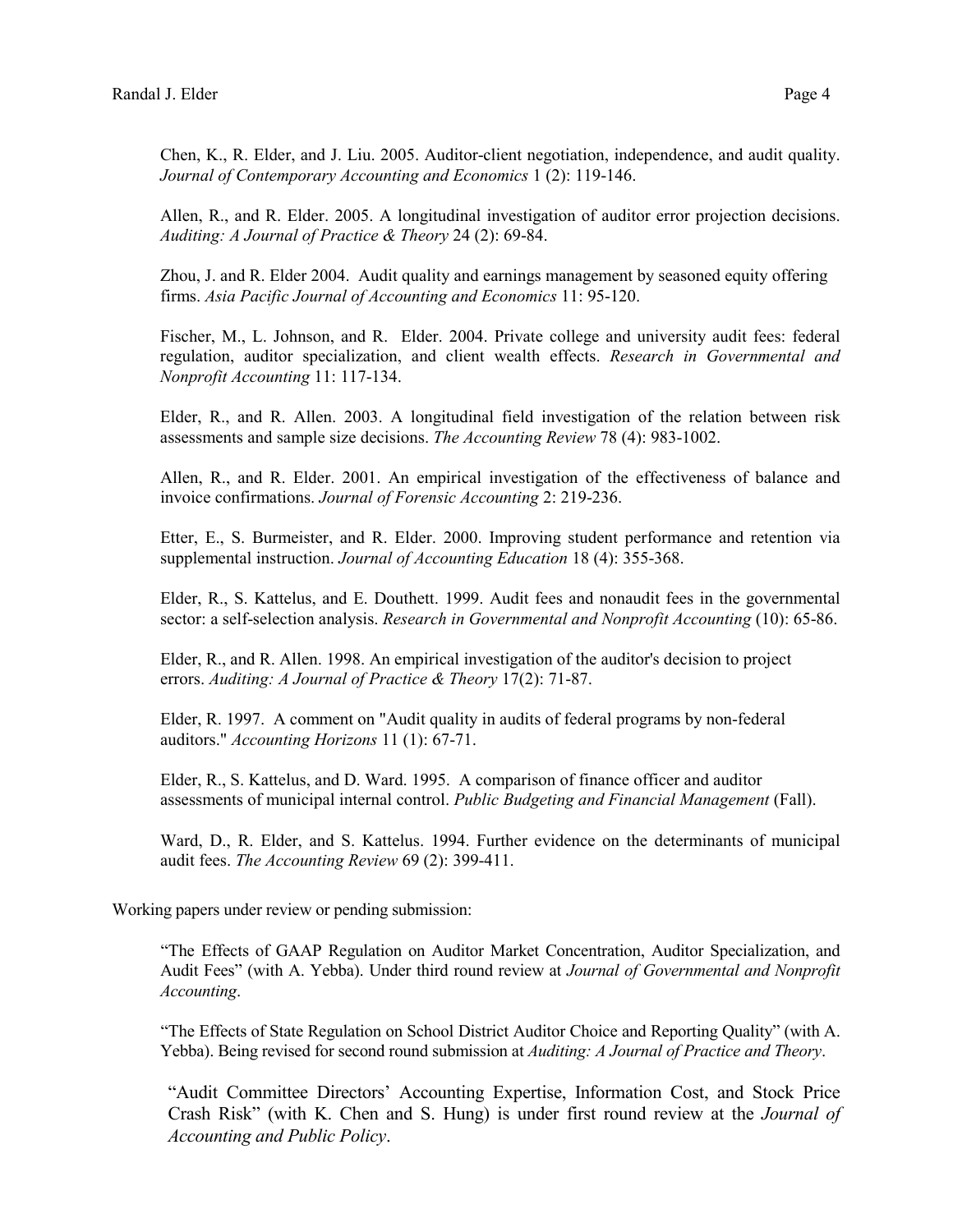Working papers pending submission:

"Voluntary Adoption of Internal Audit by NASDAQ Firms" (with O. Watts). Being revised for submission in Spring 2019*.*

"Automating the Bank Confirmation Process: An Analysis of Auditor and Bank Errors" (with P. Caster and D. Janvrin). Paper ready for submission to *Auditing: A Journal of Practice & Theory*.

"Monetary Unit Sampling Reframed" (with F. Buckless). Planned submission in Spring 2019.

Educational Publications:

*Auditing and Assurance Services: An Integrated Approach*, A. Arens, R. Elder, M. Beasley, and C. Hogan. Pearson, 16th edition 2017; 15th edition 2014; 14th edition 2012; 13th edition 2010; 12th edition 2008; 11th Edition 2006; 10th Edition, 2005; 9th Edition, 2003; 8th Edition, 2000. This text is the leading auditing textbook in the United States and internationally.

*Computerized Auditing Using ACL*, A. Arens and R. Elder, Armond-Dalton Publishing, 4th edition 2017; edition 2017; 3rd edition 2013; 2nd Edition, 2009.

*Integrated Audit Practice Case*, D. Kerr, R. Elder, and A. Arens, Armond-Dalton Publishing, 7th edition 2017; 6th edition 2014; 5th edition 2011; 4th edition 2007; 3rd Edition, 2003; 2nd Edition, 1999.

Paper Presentations:

"The Effects of State Regulation on School District Auditor Choice and Reporting Quality" (with A. Yebba) presented at 2015 AAA annual meeting and Audit midyear meeting.

"The Effects of GAAP Regulation on Auditor Market Concentration, Auditor Specialization, and Audit Fees" (with A. Yebba). Presented at 2015 AAA annual meeting.

"Consequences of Voluntary Audit Committee Adoption by Nonprofit Organizations (with N. Feng and D. Neely) presented at 2014 GNP midyear meeting and roundtable at 2015 Audit midyear meeting.

"Peregrine – Twenty Years of Fake Cash Balances" (with P. Caster and D. Janvrin) presented at 2013 AAA annual meeting.

"Unexpected Fees and Material Weaknesses in Internal Control over Financial Reporting" (with S. Albring and X. Xiaolu) presented at 2013 Audit midyear meeting and 2012 AAA annual meeting.

"The Impact of Post-SOX Supplier Capacity Constraints on the Nonprofit Audit Market" (with Nancy Chun Feng) presented at Auditing Section Midyear meeting in January 2012.

"The Effect of Audit Rotation on Auditor Choice and Audit Quality in the Government Audit Market" (J. Reck, S. Lowensohn and R. Elder). Presented at Syracuse University in September 2007.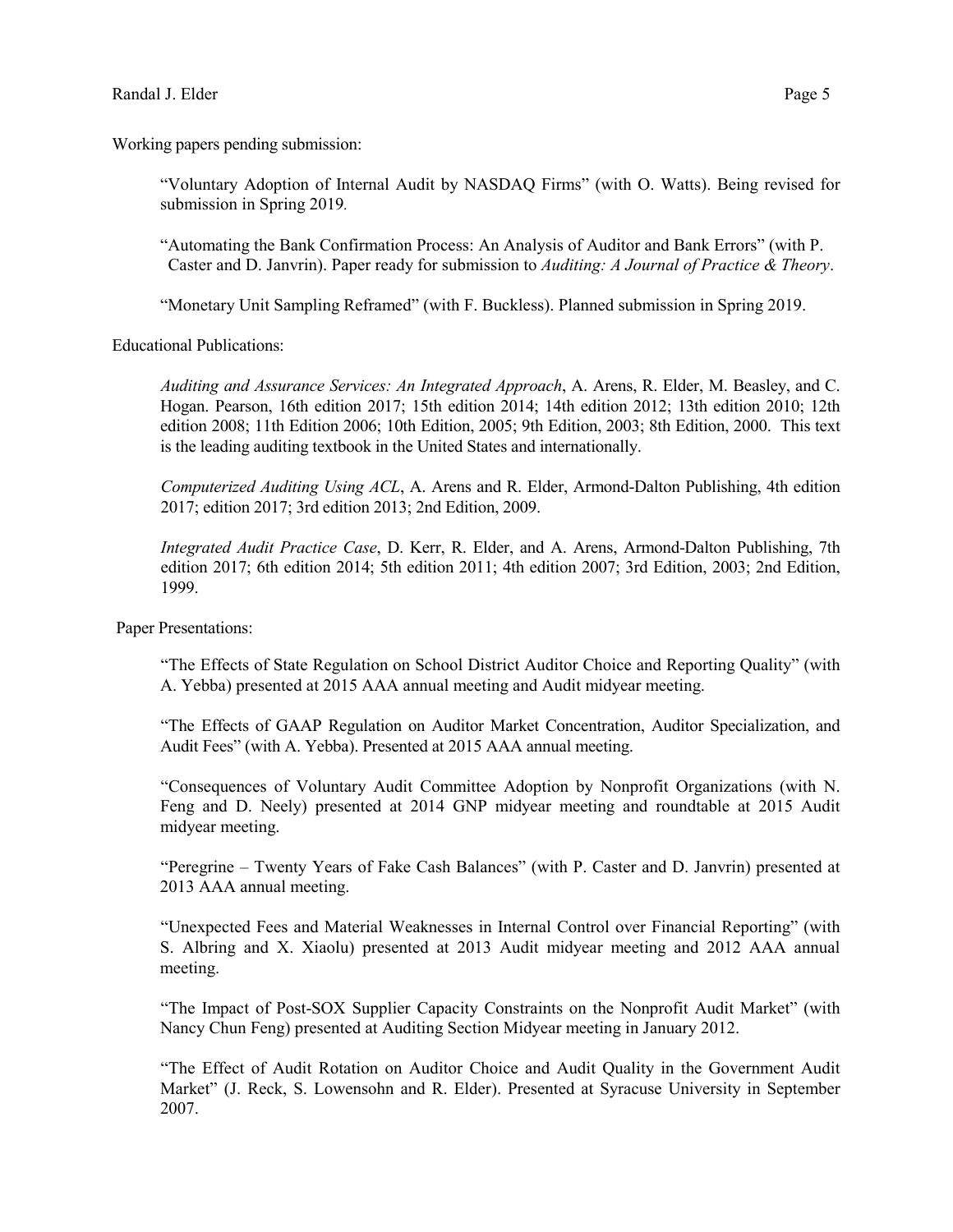"Tax Consulting and Reported Weaknesses in Internal Control" (R. Elder, D. Harris and J. Zhou). Presented at Colorado State University (April 2007), Syracuse University (September 2007), and New York Accounting and Finance Forum at SUNY Binghamton (September 2008).

"A Summary of Research and Enforcement Release Evidence on Confirmation Use and Effectiveness" (P. Caster, R. Elder, and D. Janvrin). Presented at American Accounting Association annual meeting in August 2007.

"Auditor Specialization and Auditee Satisfaction, Perceived Audit Quality, and Audit Fees in the Local Government Audit Market" (S. Lowensohn, L. Johnson and R. Elder). Presented at American Accounting Association Annual Meeting, August 2006.

"The Impact of Accounting Educators on the Choice of College Major for Undergraduate Business Majors" (S. Albring and R. Elder). Presented at American Accounting Association Annual Meeting, August 20006.

"Internal Control Weaknesses and Client Risk Management," (R. Elder, Y. Zhang, J. Zhou and N. Zhou, 2006 HKUST Summer Research Symposium, June 2006, Hong Kong.

`"Corporate Governance and Earnings Management: The Implications of Corporate Governance Best-Practice Principles for Taiwanese Listed Companies" presented at the *Journal of Contemporary Accounting and Economics* conference in Hong Kong in January 2006 by K. Chen and the 2006 AAA Auditing Section Midyear meeting.

"Auditor Reputation, Discretionary Accruals and IPO Underpricing" presented at the *Journal of Contemporary Accounting and Economics* conference in Hong Kong in January 2006 by S. Albring.

"Auditor-Client Negotiation, Independence, and Audit Quality," (with K. Chen and J. Liu) presented at AAA Annual Meeting in August 2005.

"An Empirical Investigation of Changes in Confirmation Procedures" (with R. Allen) presented at AAA Annual Meeting Research Forum in August 2005.

"A Longitudinal Investigation of Auditor Error Projection Decisions", (R. Allen and R. Elder) presented at a research forum at the 2005 American Accounting Association Auditing Section Mid-Year meeting in January 2005.

"IPO Underpricing and Audit Quality Differentiation within non-Big 5 Firms" (S. Albring, R. Elder, and J. Zhou) presented at research forum at the 2004 American Accounting Association Annual Meeting in August 2004.

"Audit Quality and Earnings Management by Seasoned Equity Offering Firms" (J. Zhou and R. Elder) presented at a research forum at the 2004 American Accounting Association Auditing Section Mid-Year meeting in January 2004.

"Auditor Reputation, Discretionary Accruals, and IPO Underpricing" (S. Albring, R. Elder and J. Zhou) presented at American Accounting Association Annual Meeting in August 2003.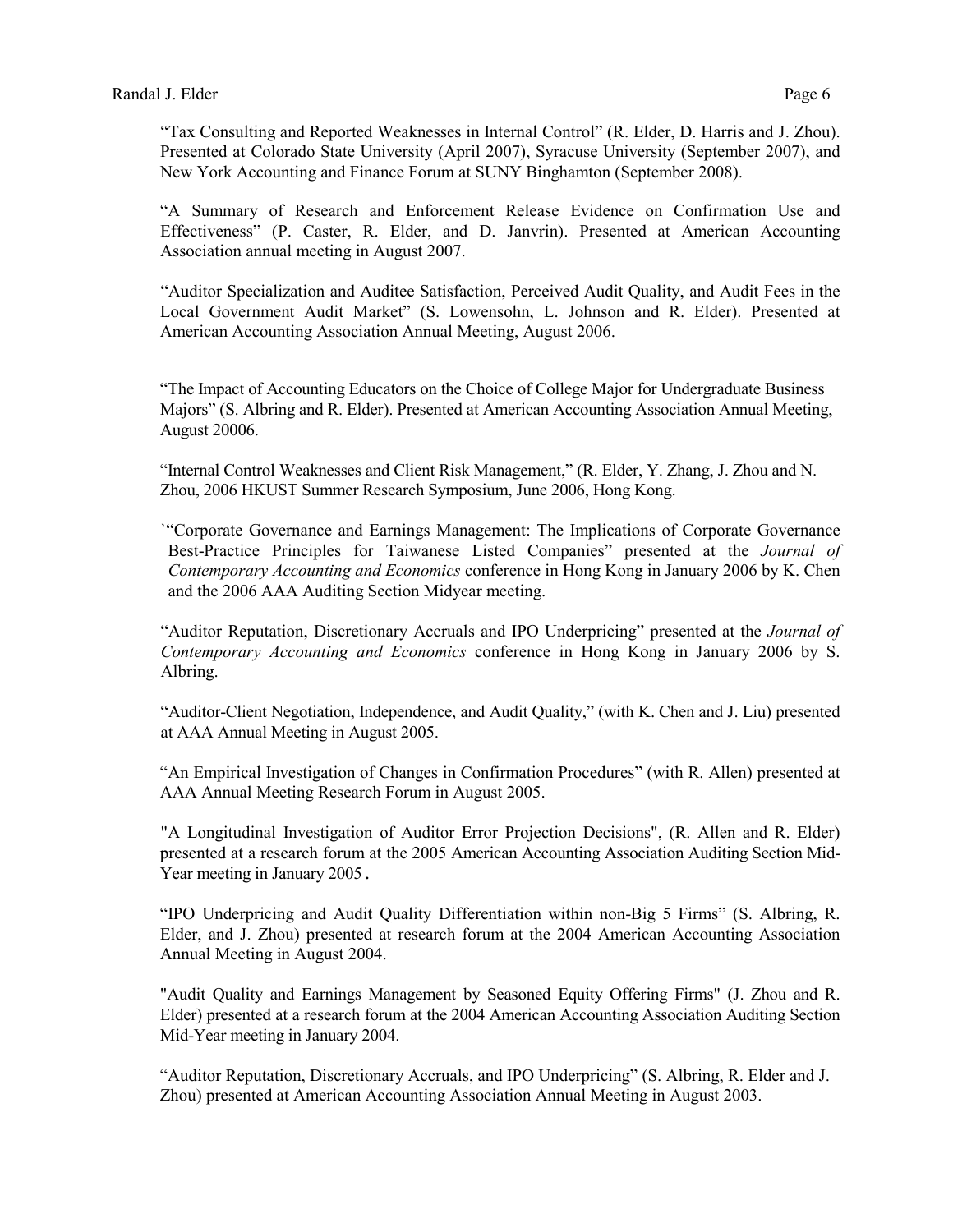"Auditor Size, Non-Audit Services, and Loan Loss Provisions by Commercial Banks" (R. Elder, J. Zhou and K. Chen) presented in research forum at 2003 American Accounting Association Annual Meeting in August 2003 and in a research session at the American Accounting Association Auditing Section Mid-Year meeting in January 2004; presented at Indiana University and Michigan State University in spring 2006.

"Private College and University Audit Fees: Federal Regulation, Auditor Specialization, and Client Wealth Effects" presented at the 2002 American Accounting Association Annual Meeting in August, 2002 and the Government and Nonprofit Section Mid-Year meeting in March 2002

"Audit Firm Size, Industry Specialization and Earnings Management by Initial Public Offering Firms" presented at the 2002 American Accounting Association Annual Meeting in August, 2002 and the 2002 American Accounting Association Auditing Section Mid-Year meeting in January 2002.

"Industry Specialization and Audit Fees: The Effect of Industry Type and Market Definition" presented at the 2002 American Accounting Association Annual Meeting in August, 2002 and the 2002 American Accounting Association Auditing Section Mid-Year meeting in January 2002.

"A Longitudinal Field Investigation of the Relation between Risk Assessments and Sample Size Decisions" presented November, 2001 at the University of Central Florida. Also presented at the 1999 American Accounting Association Annual Meeting in August, 1999; International Symposium on Auditing Research in June, 1999; and Indiana University in Spring 1999.

"An Empirical Investigation of the Effectiveness of Balance and Invoice Confirmations" presented at the 2000 Emerging Issues in International Accounting conference in August 2000; the 1999 American Accounting Association Auditing Section Mid-Year meeting in January 1999; and the 1996 American Accounting Association Annual Meeting Research Forum in August 1996.

"The Demand for Auditing by Local Government Units" presented Indiana University in Fall, 1998; the 1997 American Accounting Association Annual Meeting Research Forum in August, 1997 and at the American Northeast Regional Meeting of the American Accounting Association in April, 1997.

"An Analysis of the Effectiveness of Supplemental Instruction in Accounting Principles Courses" presented at the 1997 American Accounting Association Annual Meeting Research Forum in August, 1997 and at the Northeast Regional Meeting in April 1997.

"Audit Fees, Nonaudit Fees and Audit Complexity in the Governmental Sector" presented at the American Accounting Association Annual Meeting in August 1996.

"An Empirical Investigation of the Auditor's Decision to Isolate Errors" presented at the 1995 American Accounting Association Annual Meeting Research Forum in August 1995.

"Audit Firm Size, Industry Specialization and Initial Public Offerings of Common Stock" presented at the 1994 American Accounting Association Annual Meeting in August 1994 and AAA Mid-Atlantic Regional meeting in April 1994.

"Further Evidence on the Determinants of Municipal Audit Fees" presented at the 1993 American Accounting Association Annual Meeting Research Forum in August, 1993.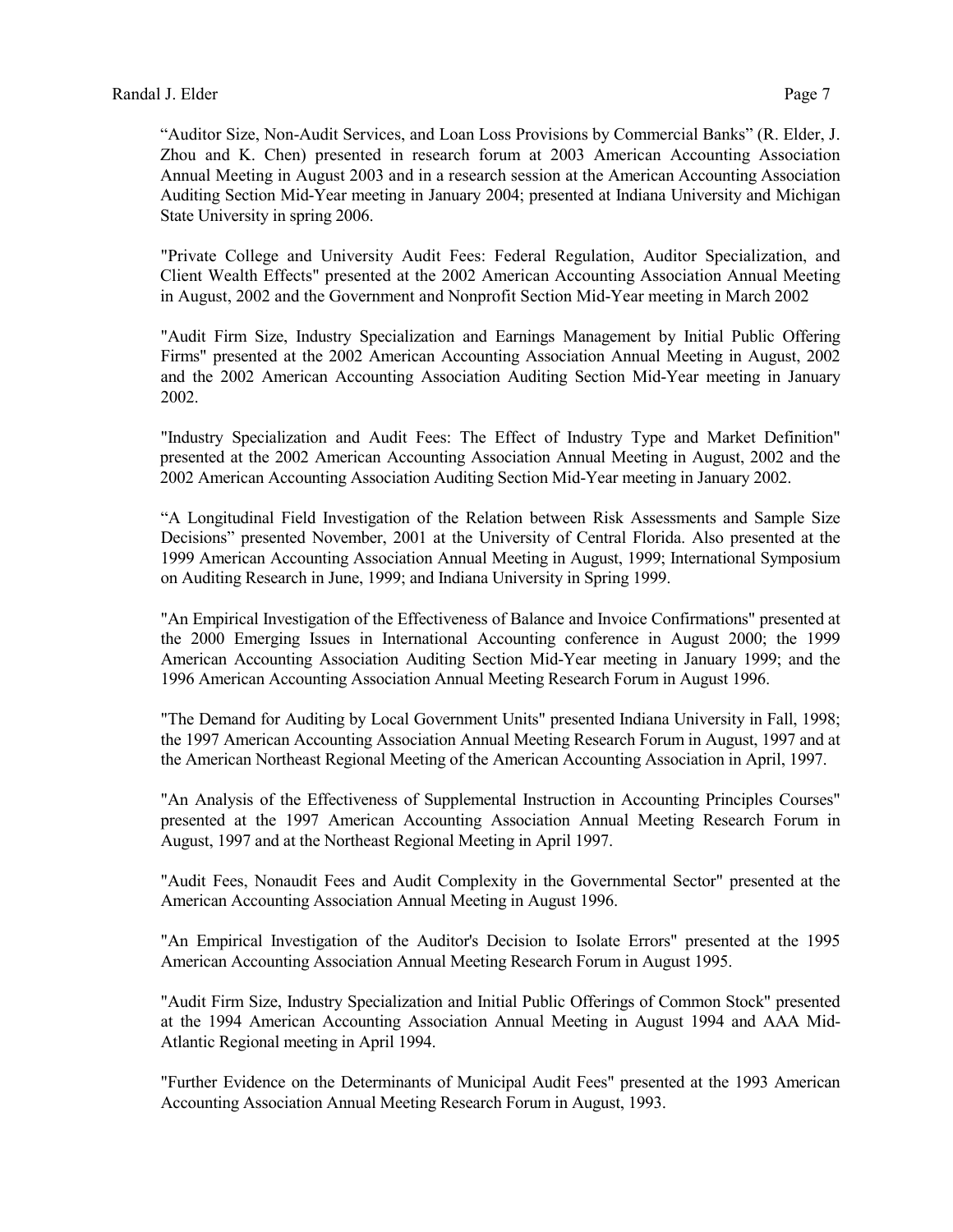"Audit Fee and Audit Quality Research" presented at the Government and Nonprofit Research Workshop at the American Accounting Association Annual Meeting, August 1996.

Doctoral Committees chaired:

- Ken Chen, 2001. "Industry Specialization and Audit Fees: Regulated versus Unregulated Industries."
- Atasi Basu, 2005. "Reported Earnings, Auditor's Opinion, and Compensation."
- Ahmed Abdel-Meguid, 2007. "Does the Auditor's Portfolio Structure Matter? The Effects of Industry Expertise on Audit Quality and Audit Fees."
- Matt Keane, 2009. "Empirical Evidence on the Impact of a Material Weakness."
- Xiaolu Xu, 2013. "Fair Value Measurement and Earnings Management: Evidence from the Banking Industry."
- Alfred Yebba, 2015. "The Effects of GAAP Regulation on Auditor Market Concentration, Auditor Specialization, and Audit Fees."
- Omar Watts, 2017. "Voluntary Impact of Internal Audit by NASDAQ Firms and its Impact on Financial Reporting."

Other Research Activities:

- Associate Editor of *Issues in Accounting Education* 2016 present.
- Editorial Board of *Accounting Horizons* 2009 present.
- Editorial Board of *Journal of Governmental and Nonprofit Accounting* 2009 present.
- Editorial Board of *International Journal of Auditing* 2009 present.
- Editorial Board of *Current Issues in Auditing* 2007 present.
- Editorial Board of *Issues in Accounting Education* 1998 present.
- Editorial board of *Research in Governmental and Nonprofit Accounting* 1999 2009.
- American Accounting Association Auditing Section member of the AICPA Assurance Research Advisory Group 2016-2018; Academic vice-chair 2018.

American Accounting Association Council Auditing Section representative 2018-2020.

- Government and Nonprofit Section of American Accounting Association Research Committee Chair 2000 - 2002. Responsible for coordinating annual meeting research sessions and launched first mid-year meeting research sessions.
- Government and Nonprofit Section of American Accounting Association Doctoral Liaison 2008 2010.
- Auditing Section of American Accounting Association 2002 Annual Meeting Liaison responsible for coordinating reviews for 80 papers and organizing research sessions.

Ad hoc reviewer for *The Accounting Review* 2017*,* 2014, 2012, 2009, 2008, 1997.

- Ad hoc reviewer for *Auditing: A Journal of Practice and Theory* 2017, 2016, 2014, 2005, 2004, 2003.
- Ad hoc reviewer for *The European Accounting Review* 2016.

Ad hoc reviewer for *Decision Sciences* 2015.

Ad hoc reviewer for *Contemporary Accounting Research*, 2003.

Ad hoc reviewer for *Accounting Horizons*, 2005, 2003, 1999.

Ad hoc reviewer for *Quarterly Journal of Business and Economics*, 2008, 1999.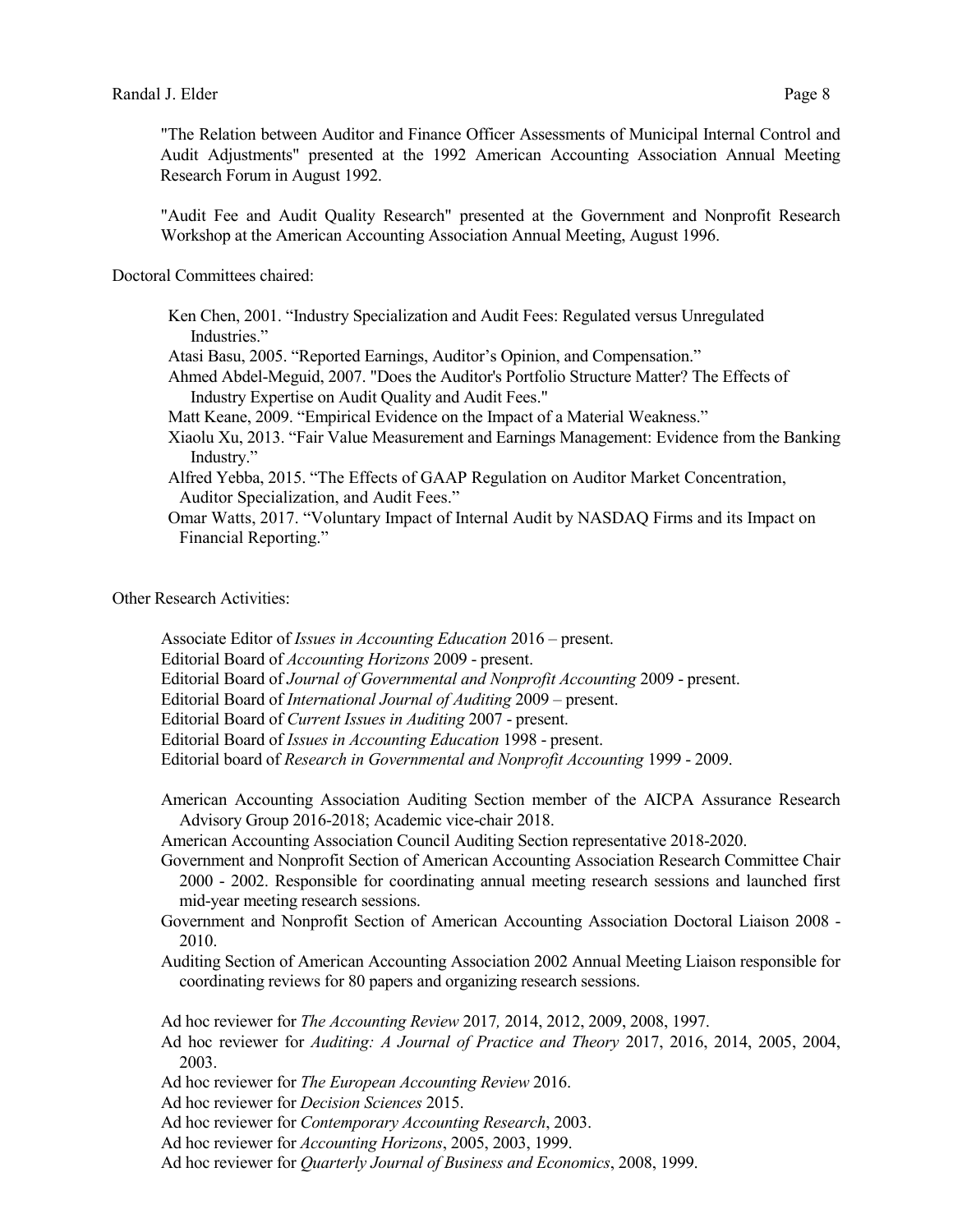Ad hoc reviewer for *Journal of Accounting Education*, 2012. Ad hoc reviewer for *Journal of Accounting and Public Policy*, 2008, 1995. Ad hoc reviewer for *Advances in Accounting* 2007.

Reviewer for annual meeting papers for the Auditing Section of American Accounting Association, 2017, 2016, 2014, 2013, 2009, 2008, 2007, 2006, 2005, 2004, 2003 and 1996 and mid-year meeting, 2003, 2001, 2000, 1998, 1997.

Reviewer for annual meeting papers for the Government and Nonprofit Section of American Accounting Association, 2009, 2008, 2007, 2006, 2005, 2004, 2003, 1999, 1998, 1995, 1994.

Reviewer for annual meeting papers for the Education Section of AAA, 1997, 1996.

- Paper discussant at 2004, 2000, 1999 and 1998 American Accounting Association Annual Meeting and 2003 and 2002 Mid-Year meeting for Government and Nonprofit Section.
- Reviewer and discussant for 2008, 2005, 2004, 2003, 2001, 2000 and 1998 AAA Auditing Section Midyear Meetings.

Reviewer and discussant for 1997 AAA Northeast Regional Meeting.

# **TEACHING EXPERIENCE:**

University of North Carolina at Greensboro, 2017 to present. Undergraduate auditing instructor.

Syracuse University, 1992 to 2017.

Instructor for undergraduate, masters and doctoral auditing courses, and entrepreneurial and family business management course. Average teaching evaluation approximately 4.3 on 5-point scale. School of Management Outstanding Teaching Award, 2001, 2000.

- Accounting Department Teaching Award, 2007, 2000.
- Beta Gamma Sigma Undergraduate Faculty of the Year, 1995.
- Developed course on fraud and corporate governance for independent study MBA program.
- Developed course on entrepreneurial and family business management for Entrepreneurship and Emerging Enterprises Program.
- Instructor in Couri Foundation Summer MBA Entrepreneurship program 1999, 1998.

Indiana University, Bloomington, Indiana, 1998-1999. Visiting Associate Professor responsible for teaching most sections of undergraduate auditing course.

Michigan State University, 1988 - 1991. Instructor for auditing and managerial accounting. Received 1991 Accounting Department doctoral teaching award.

Walsh College of Accountancy, Troy, Michigan. Adjunct professor from 1985 to 1987. Teaching experience includes introductory financial, managerial, and advanced accounting.

College for Financial Planners, Denver, Colorado. Taught a tax planning course through the University of Detroit as part of the Certified Financial Planner Program.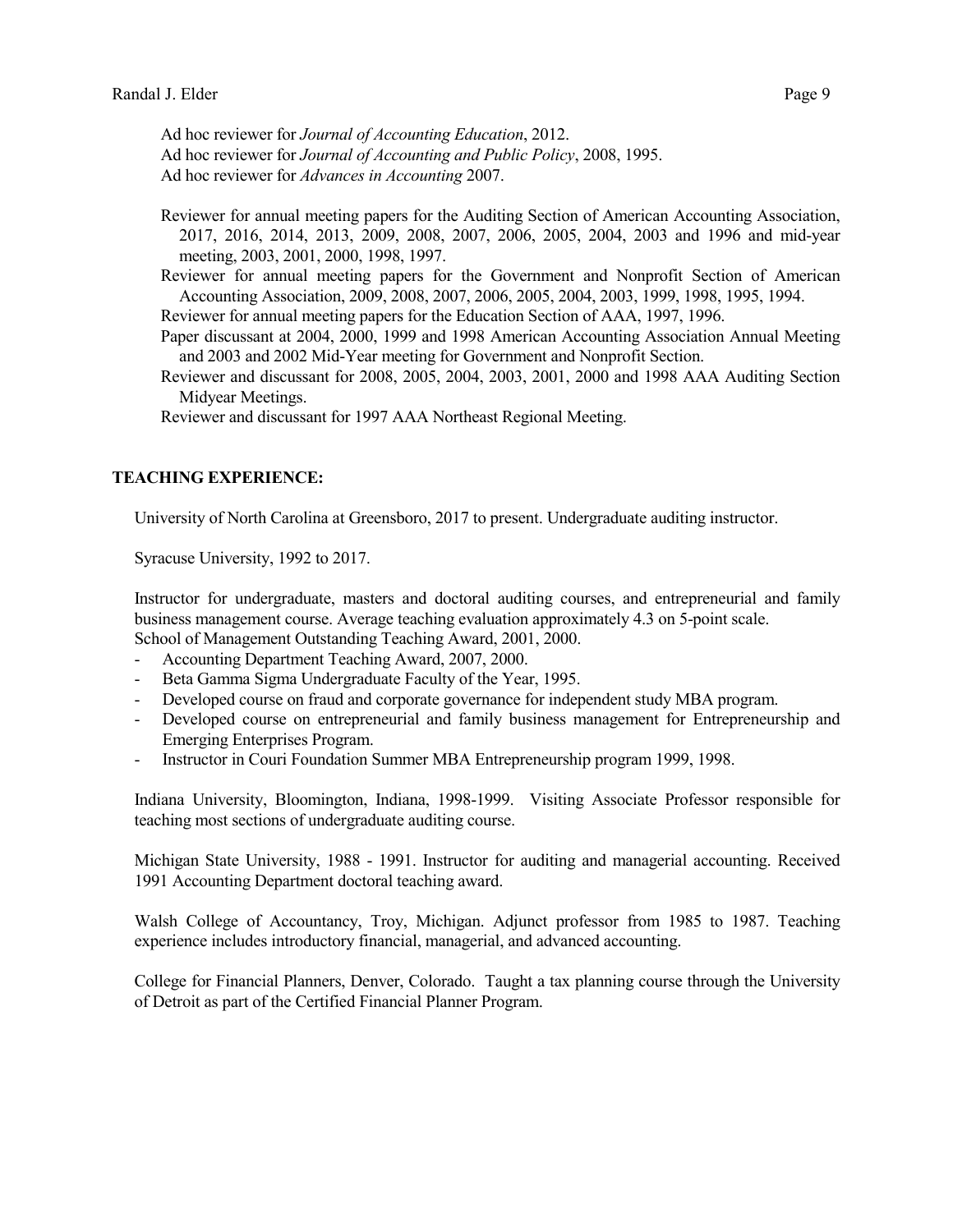# **SERVICE ACTIVITIES:**

Head of Department of Accounting and Finance, University of North Carolina at Greensboro August 2017- present.

Director of Syracuse University Lubin School of Accounting 2003-2009:

- Enrollment doubled and student placement tripled over the period
- Dedication of Lubin School of Accounting
- Secured approval from major donor to use funds to recruit named professors
- Development of accounting center for graduate students
- State approval of 150 hour program
- Development of on-line masters program

Accounting Academic Program Review, James Madison University, 2008. Accounting Academic Program Review, Miami University, 2010.

Director of accounting placement 1997-2008 Academic advisor for undergraduate accounting majors, 1993-2008.

Syracuse University Career Center Employer Advisory Board, 2002-2006. Syracuse University Department Chair Steering Committee 2003- 2006. Syracuse University Graduate Enrollment Task Force 2005. Syracuse University Middle States Accreditation Undergraduate Education self study task force 2006. Syracuse University, University College Bachelor or Professional Studies Task Force 2013.

Whitman School of Management Undergraduate Curriculum Board, 1997 to 2007. Chair 2001-2002, 2003-04, 2006-07.

Whitman School of Management Promotion and Tenure Committee, 2008-09, 2007-08, 2003-04, 2001- 2002; 2000-2001; 1999-2000.

Whitman School of Management Whitman Day Co-chair 2005.

Whitman School of Management Associate Dean Evaluation Committee, 2002-2003.

Whitman School of Management Instructional Resources Task Force, Co-chair, 1999-2001.

Whitman School of Management Assistant Director of Army Programs Search Committee 2000-2001.

Whitman School of Management Scholar Selection Committee, 2009, 2008, 2007, 2005, 2004, 2003, 2002, 1999, 1997.

Faculty advisor for Syracuse University National Association of Black Accountants, 1993 – 1998,  $2004 - 2006$ .

Faculty advisor for Syracuse University Business Club, 1996 to 2000.

Member of School of Management Recruitment and Retention Committee 1993-95.

Faculty chairperson of School of Management 75th Anniversary Open house 1993-94.

## *Presentations:*

"Audit Sampling" presented at MICPA seminar May, 2017.

- "Current Developments in Audit Risk" to New York State Society of CPAs Young CPA forum, July 2002.
- "Valuing Closely-held Business with Limited Information" at the APRA-UNY Conference in October 2002.
- "Entrepreneurship and Emerging Enterprises" presented at Dean's Dialogue Series in May 2000; similar presentations at 1999 and 1996 Reunion Weekend and 1996 Preview Weekend for incoming freshman.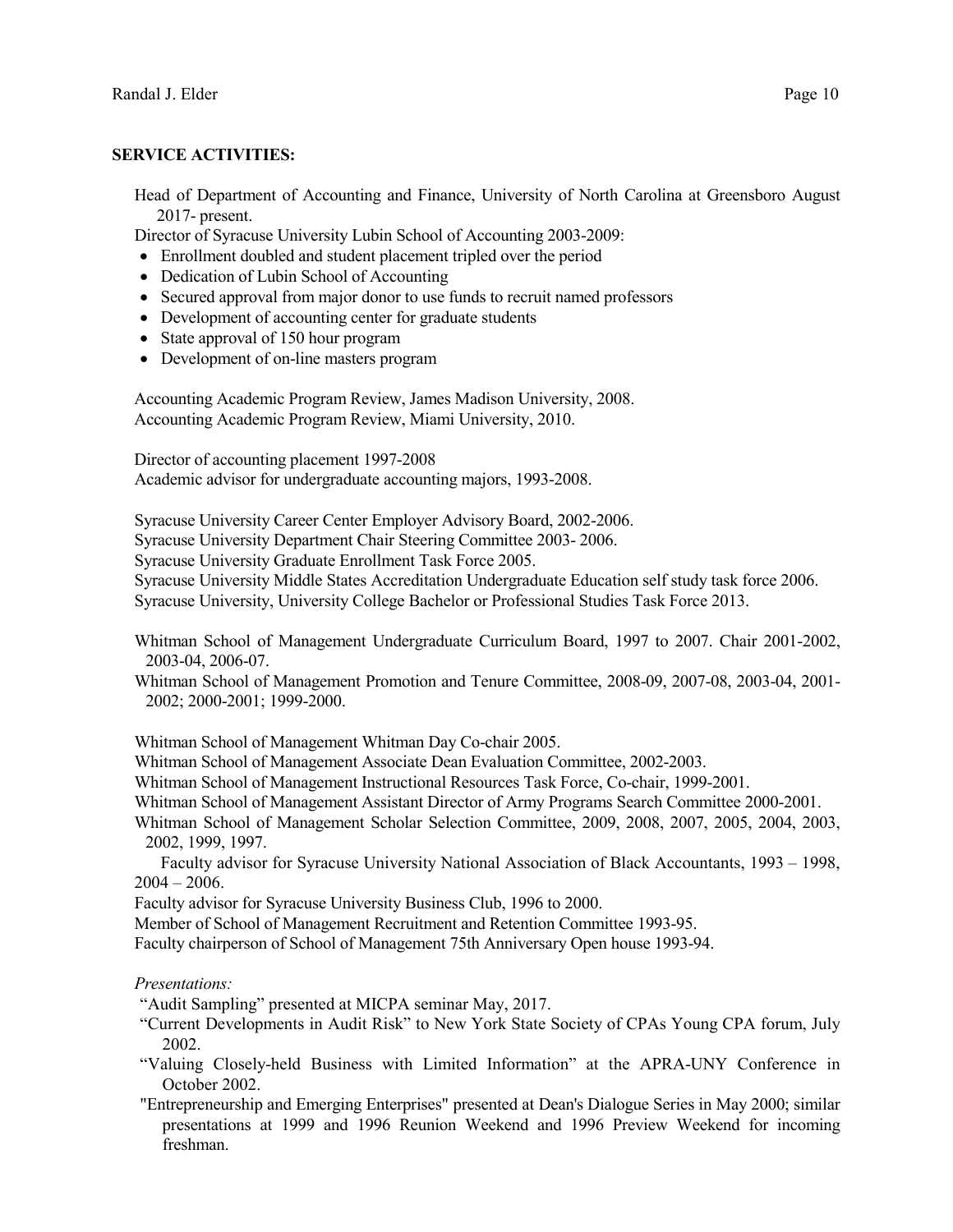- "Update on Entrepreneurial Program" presented to School of Management Corporate Advisory Council in September 1999.
	- "Financial Planning"; panel moderator for presentation at 1998 Reunion Weekend.
- "Becoming an Entrepreneur: Selecting and Developing a Business Idea" presented at Syracuse Computer and Business Show in November, 1997.
- "Tactical Planning" presented in Syracuse Chamber of Commerce Business Mechanics Series, February 1996.

Internal Control" presented to Army Comptrollership Professional Resource Management Course, 1997.

- Family Businesses" presented in Syracuse University School of Management Business for Russia program, 1995-1997.
- Various presentations on the accounting major to introductory accounting and SOM 122 classes; auditing to Beta Alpha Psi; and on entrepreneurship to various student groups.

## **PROFESSIONAL EXPERIENCE:**

Plante and Moran, CPA's, Southfield, Michigan, 1980-1987.

Audit manager. Client experience includes various commercial, not-for-profit and governmental clients. Staff training program instructor and coordinator. Recipient of Morrison Award presented to staff member best reflecting qualities of team spirit.

Program instructor for Michigan Association of Certified Public Accountants. Various presentations to governmental and not-for-profit groups.

Expert witness experience in criminal and civil cases and union negotiations.

### **PROFESSIONAL QUALIFICATIONS AND AFFILIATIONS:**

Certified Public Accountant, State of Michigan, 1981 (inactive). Certified Fraud Examiner, 1997. American Institute of Certified Public Accountants. Michigan Association of Certified Public Accountants. American Accounting Association. Internal Auditors Association. Past President of Board of Directors, Youth Living Centers, Inc. Past President and Treasurer of Holy Cross School PTA, 2000; 2005-2010. Michigan State Accounting Advisory Board 2010-2012.

### **HONORS AND AWARDS:**

Government and Nonprofit Section of the American Accounting Association outstanding annual meeting paper, 2006, 2015. Syracuse University School of Management Oberwager Prize for Student Mentoring, 2003. Syracuse School of Management Outstanding Teaching Award, 2001, 2000. Syracuse University Accounting Department Teaching Award, 2000. Selected 1994-95 Syracuse University Faculty Member of the Year by Beta Gamma Sigma. Michigan State University Accounting Department 1991 doctoral teaching award. American Accounting Association Doctoral Consortium Fellow, 1991. KPMG Peat Marwick Foundation Doctoral Fellowship, 1989. AICPA Doctoral Scholarship, 1987.